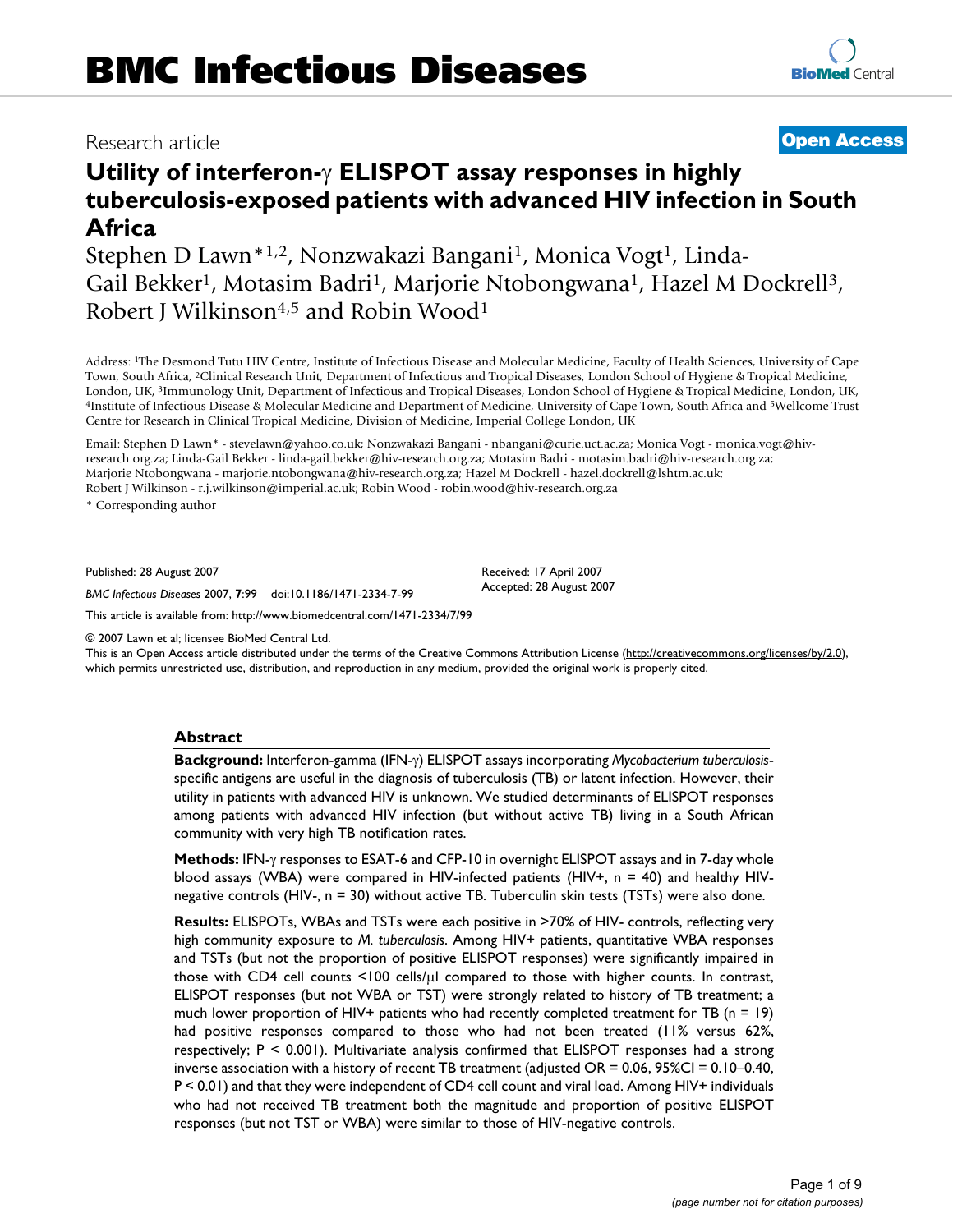**Conclusion:** The proportion of positive ELISPOT responses in patients with advanced HIV infection was independent of CD4 cell count but had a strong inverse association with history of TB treatment. This concurs with the previously documented low TB risk among patients in this cohort with a history of recent treatment for TB. These data suggest ELISPOT assays may be useful for patient assessment and as an immuno-epidemiological research tool among patients with advanced HIV and warrant larger scale prospective evaluation.

#### **Background**

The HIV-associated tuberculosis (TB) epidemic in sub-Saharan Africa is fuelling a global increase in TB incidence of 1% per year [1]. TB incidence rates in southern Africa have reached almost unprecedented levels [2] and much of this disease remains undetected in the community [3]. This escalating epidemic led to the declaration by the World Health Organisation in 2005 of "a regional emergency requiring urgent and extraordinary actions" [4]. However, most existing tools with which to confront the TB epidemic are blunt, especially those used for diagnosis of *Mycobacterium tuberculosis* infection and disease in HIVinfected patients.

Recent developments of immune-based assays to detect *Mycobacterium tuberculosis* infection are a significant advance [5]. ESAT-6 and CFP-10 are two proteins encoded by the RD1 genomic segment of *M. tuberculosis*, which is absent from all BCG strains and the vast majority of environmental mycobacteria [6-8]. As a result, enzyme-linked immunospot (ELISPOT) assays that detect interferongamma (IFN-γ) release in response to these antigens differentiate between *M. tuberculosis* infection and immune sensitisation by BCG vaccination or exposure to environmental mycobacteria. In outbreaks of TB in the UK, ELIS-POT responses among contacts showed better correlation with the degree of exposure than tuberculin skin tests (TSTs) [9,10]. Among HIV-negative patients with culturepositive TB, ELISPOT assays have a sensitivity of approximately 80–90% [11-13]. Moreover, increasing evidence suggests that ELISPOT responses in human and bovine models correlate with mycobacterial load during antituberculosis treatment [13-18].

At present, very few studies have examined the utility of ELISPOT assays in HIV-infected individuals. In a study from Zambia, ELISPOT responses to ESAT-6 or CFP-10 were positive in 90% ( $n = 39$ ) of HIV-infected patients with sputum smear-positive pulmonary TB [19]. Also, when used in the diagnosis of TB in South African children, the sensitivity of the assay was not significantly impaired by HIV coinfection [12]. More recently the assay was found to be relatively unimpaired in the detection of either latent *M. tuberculosis* infection or active TB in patients with moderately advanced HIV infection [20,21]. However, responses in those with advanced HIV have not previously been reported.

The aim of the present study was to identify determinants of ELISPOT responses among patients with advanced HIV infection (but not active TB) living in a South African community with very high TB incidence. Overnight IFN-γ ELISPOT assay responses were assessed among a group of HIV-infected patients enrolling in an antiretroviral treatment service and were compared with responses in a group of healthy controls living in the same community. To provide greater insight, these responses were compared to 7-day whole blood assays (WBA) of IFN-γ release and TSTs.

#### **Methods**

HIV-infected (HIV+) patients were recruited to the study at the antiretroviral treatment clinic based at the Gugulethu Community Health Centre in Cape Town. The study cohort and clinic have previously been described in detail [22-25]. The district has a predominantly African population of over 300,000, the vast majority of whom live in conditions of low socioeconomic status. In 2003 the antenatal HIV seroprevalence was 28% and the annual TB notification rate exceeded 1,000/100,000 [26]. Patients were referred to the ART programme for evaluation for eligibility for antiretroviral treatment under national guidelines.

Consecutive HIV+ patients were recruited to the study before starting antiretroviral treatment. Non-pregnant adults between the ages of 18 and 50 years, who were not currently receiving antituberculosis treatment nor had evidence of active TB were eligible. Details of previous medical history were obtained from the referral letter and were cross-checked with the patient. Patients were clinically characterised and carefully evaluated for TB. Available investigations for TB included sputum smear microscopy and liquid culture (MGIT, Becton Dickinson, Sparks, Maryland, USA), chest radiology, and fine needle aspiration of lymphadenopathy for cytology and culture. Nebulised sputum induction was accessible when required. Patients with active TB diagnosed at baseline were excluded as were those who subsequently developed TB within 4 months of the recruitment date since they may have had active sub-clinical TB at the time of testing. Standard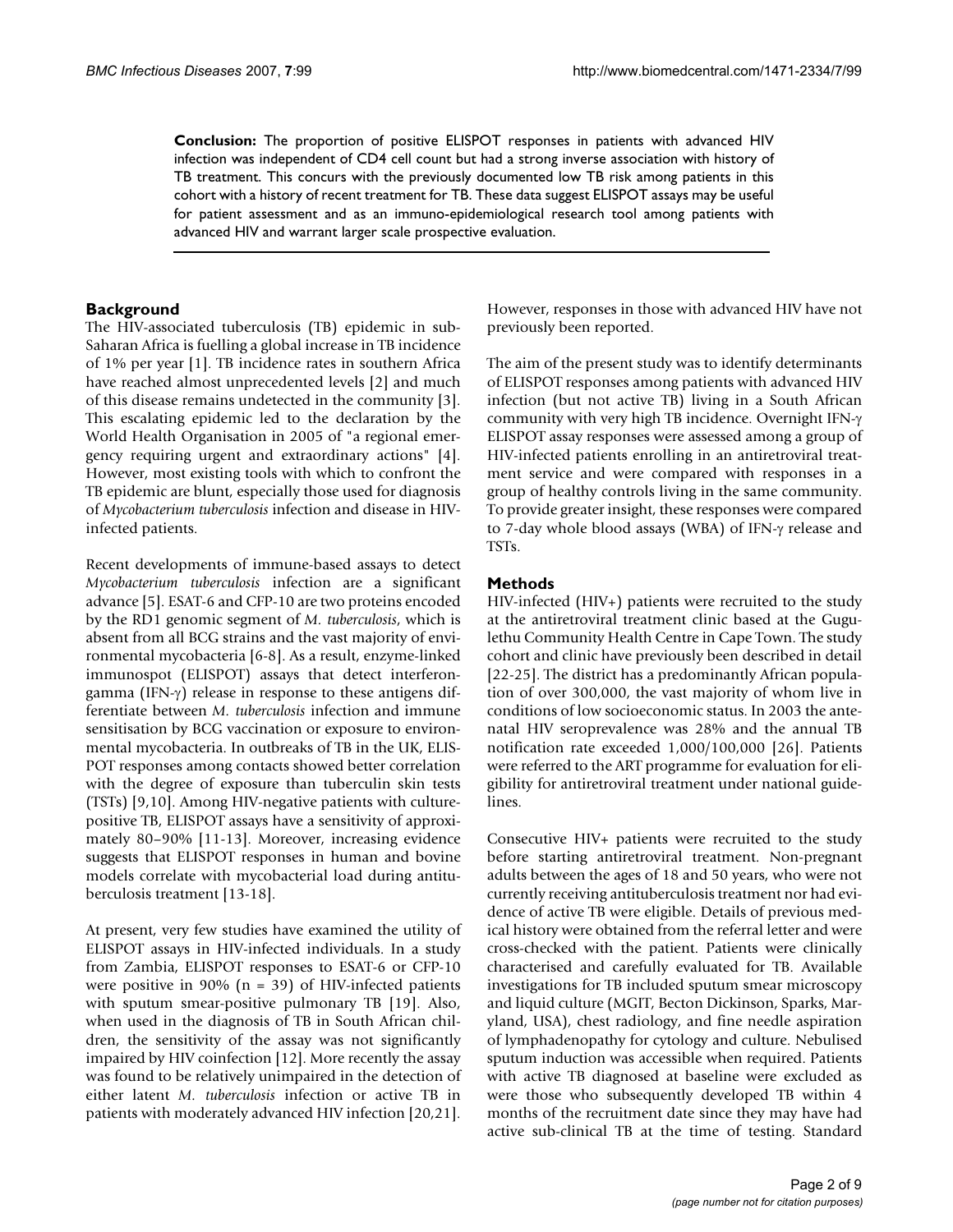antituberculosis treatment nationally uses a 6-month rifampicin-containing regimen and primary and secondary isoniazid prophylaxis is not recommended by the national TB control programme.

Healthy HIV- control patients aged 18–50 years were recruited from the same community. These individuals were part of a prospective cohort being studied in preparation for phase III HIV vaccine trials. Consecutive individuals with two negative HIV tests three months apart who remained asymptomatic and had no previous history of TB or other significant morbidity were enrolled.

At a single clinic visit venous blood was taken and TSTs were done using 2 TU purified protein derivative (PPD) RT23 (Statens Serum Institut, Copenhagen, Denmark) on the volar aspect of the forearm. TSTs were read by a single health care worker experienced in the technique, measuring the diameter of induration at 48–72 hours using callipers. Plasma HIV-1 load was measured using Versant™ HIV-1 RNA 3.0 branched chain DNA assay (Bayer Health-Care, Leverkusen, Germany) and blood CD4 cell counts were measured by flow cytometry using FACSCount™ (Becton Dickinson Inc., Franklin Lakes, NJ, USA). All subjects studied gave written informed consent. The study was approved by the Research Ethics Committee of the University of Cape Town and conformed to the declaration of Helsinki.

#### *ELISPOT assays*

Peripheral blood mononuclear cells (PBMCs) were separated from heparinized venous blood by Ficoll-Paque centrifugation. A commercially available IFN-γ ELISPOT kit containing a pre-coated 96-well plate was used (Mabtech, Stockhom, Sweden). Paired wells with 250,000 cells/well were stimulated with anti-CD3 antibody at 100 ng/ml (positive control, Mabtech), were left unstimulated (negative control) or contained the following antigens each at 5 µg/ml final concentration: PPD RT49 (Statens Serum Institut) or recombinant ESAT-6 and CFP-10 (Lionex, Braunschweig, Germany). After incubation for 18 hours, plates were developed according to the manufacturer's protocol. Plates were read on an Immunospot Series 3B Analyzer (Cellular Technology, Cleveland, OH, USA) and were retained for visual inspection in the case of anomaly. Low level spot counts in unstimulated negative control wells were subtracted from the test well results. The mean number of spot-forming units (SFU) in paired wells was multiplied by 4 to provide SFU/10<sup>6</sup> PBMC. Counts of  $\geq$  20 SFU/10<sup>6</sup> PBMC that were at least  $\geq$  2-fold greater than background counts were predefined as positive responses. Using this cut-off, this assay produces very similar results to other commercially available and 'in-house' assays performed in the same laboratory [20,21].

#### *Whole blood assays*

Whole blood assays were done using a methodology similar to that described previously [27,28]. Heparinized whole blood was diluted 5-fold using RPMI 1640 supplemented with penicillin, streptomycin and 2 mM Lglutamine and was plated into 96-well plates in the presence of antigen or mitogen or left unstimulated. Phytohaemagglutinin (PHA, Sigma, St. Louis, MS, USA), PPD RT49, and recombinant ESAT-6 and CFP-10 were all used at a final concentration of 5  $\mu$ g/ml. Any small residual traces of endotoxin in antigen preparations were neutralised using 10 µg/ml polymyxin B sulphate (Sigma) as verified in pilot experiments. Day 7 supernatants were harvested following incubation at 37°C. All assays were piloted and conditions, antigen concentrations and timepoints were optimised using patient and control samples. IFN-γ responses to recombinant ESAT-6 were equivalent when compared with those generated using a sample of recombinant antigen from Statens Serum Institut, Copenhagen.

Concentrations of IFN-γ were determined in paired samples of supernatant using an ELISA with a standard curve that ranged from 10,000 pg/ml to 41 pg/ml and using previously described methodology [28,29]. Background concentrations of IFN-γ were subtracted from sample results, which were then categorised as positive if ≥2-fold higher that the lower limit of detection of the assay. Negative control values falling below the lower limit of detection were assigned half the value of the lowest standard.

All laboratory assays were done blinded to the status of the patients.

#### *Data analysis*

 $\chi^2$ , Fisher's exact and Mann-Whitney U tests were used to compare proportions and medians as appropriate. Assay responses were evaluated as continuous (quantitative) variables and as categorical variables (positive or negative responses) according to the thresholds stated above. Associations between patient characteristics and positive ELIS-POT and WBAs were examined using univariate analyses and multiple logistic regression models. CD4 cell count, plasma viral load and history of previous TB were included in the multivariate models *a priori*; age and sex were included if there was a trend towards an association (p < 0.10). SAS version 8.2 (SAS, Cary, North Carolina, USA) and Prism version 4.0 (GraphPad Software, San Diego, CA, USA) software were used for data analysis.

### **Results**

#### *Patient characteristics*

A total of 77 subjects were recruited; 7 were excluded due to failed ELISPOT assays  $(n = 4; no positive control)$ response or technical error) or the development of possi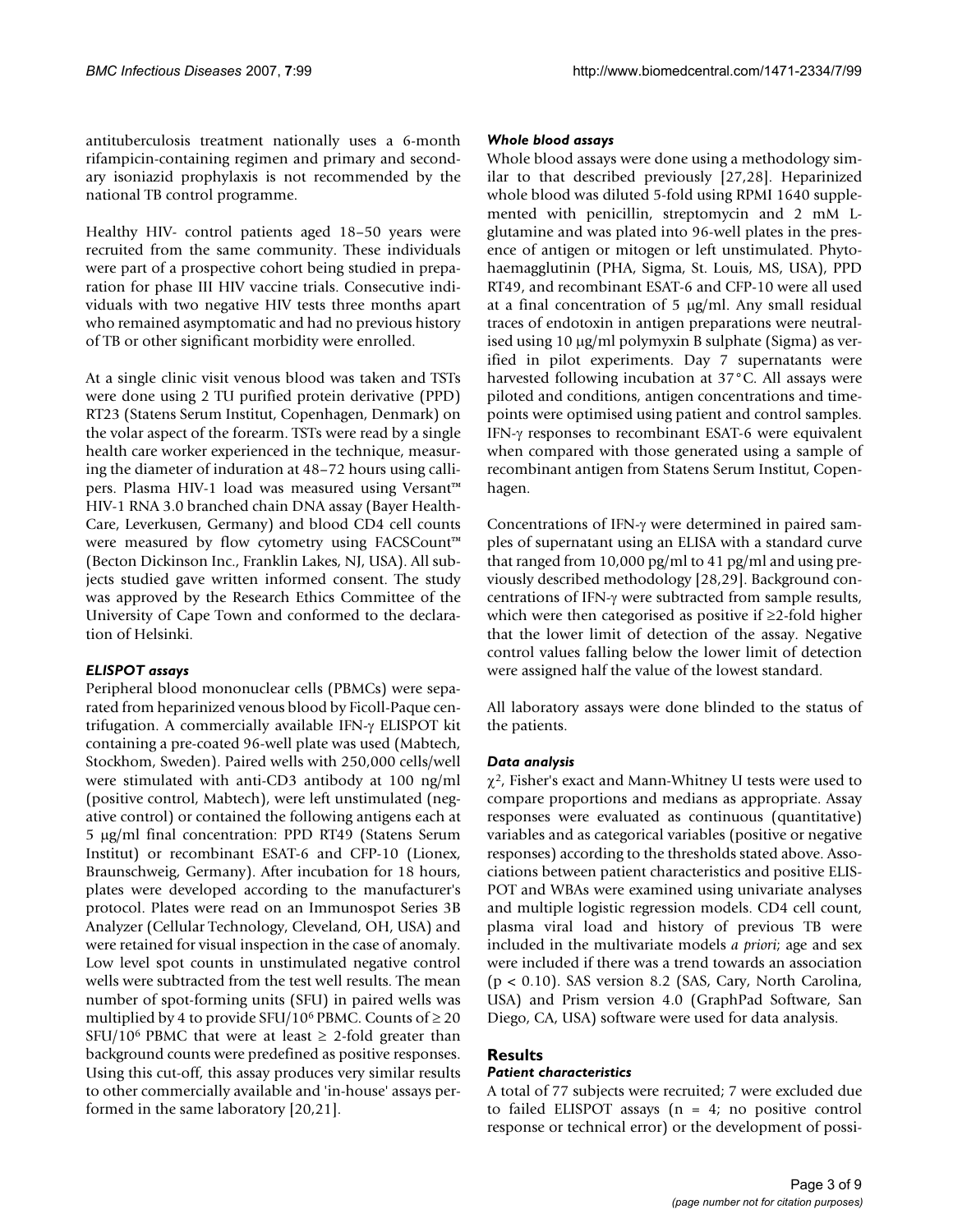ble TB  $(n = 3)$ . Eleven individuals invited to participate declined (predominantly due to transportation difficulties). Among those included in the analysis, 40 were HIV+ patients being evaluated for antiretroviral treatment; these had baseline characteristics (Table 1) which were similar to those described in previous reports of this treatment cohort [22-24]. None of the patients had serious co-morbidity (such as lymphoma, Kaposi's sarcoma requiring cytotoxic chemotherapy or diabetes mellitus) that might have affected T cell assays. CD4 cell counts showed that immunodeficiency was advanced in most patients; 48% had a history of completed treatment for TB within the preceding 3 years (Table 1) consistent with previous findings [22]. The median period since completion of TB treatment was 4 months (IQR, 2–13 months). HIV- controls  $(n = 30)$  had similar age and sex distribution as HIV+ patients (Table 1).

A large proportion (58%) of the HIV+ patients had cutaneous anergy to PPD (Table 1) and TSTs reactions >10 mm occurred in a significantly lower proportion of HIV+ patients than HIV- controls (43% versus 77%,  $P < 0.05$ ). TST responses were significantly associated with CD4 cell count; the proportion of patients with a TST response >10 mm was much lower among those with CD4 cell counts  $\langle$ 100 cells/ $\mu$ l (n = 17) compared to those with CD4 cell counts >100 cells/ $\mu$ l (n = 23) (16% versus 56%, respectively; P < 0.05). In contrast, TST responses were not significantly associated with history of TB treatment ( $P =$ 0.2).

#### *ELISPOT and WBA results*

In all 70 subjects included in the analysis the positive control stimuli produced measurable responses in ELISPOT assays and WBAs. The magnitude of responses to all stimuli were significantly lower among HIV+ patients compared to HIV- controls (Table 2). However, in contrast to TSTs, the magnitude of these responses in HIV+ patients was not significantly associated with CD4 cell count using either assay. Instead IFN-γ responses, especially ELISPOT results, were strongly associated with history of previous TB treatment; responses among treated patients were lower than those who had no history of treatment (Table 2).

We next calculated the proportions of patients with assay responses categorised as positive according to the predefined thresholds (Figure 1). In general, greater proportions of 7-day WBA responses were positive compared to the overnight ELISPOT assay. Furthermore, the proportions of positive responses were typically greater using PPD compared to RD1 antigens.

Positive responses to RD1 antigens were detected in 70% of healthy HIV- controls using the ELISPOT assay and in a significantly greater proportion using the 7-day WBAs (93%;  $P < 0.05$ ) (Figure 1). Positive responses to PPD were also observed in very high proportions of HIV- controls using both assays (Figure 1). Similar to the quantitative responses (Table 2), the proportions of positive ELISPOT responses in HIV+ patients were also very strongly associated with previous history of TB treatment (Figure 1). Compared to those who had not previously received TB treatment, treated patients had a 5.6-fold lower proportion of positive ELISPOT responses to RD1 antigens ( $P < 0.01$ ) and a 2.4-fold lower proportion of positive ELISPOT responses to PPD  $(P = 0.02)$  (Figure 1). In marked contrast, WBA responses in HIV+ patients did

**Table 1: Characteristics of HIV-negative controls (HIV-) and HIV-infected patients (HIV+)**

| Characteristic               | <b>HIV-</b> controls | <b>HIV+</b> patients |                    |                       |  |  |
|------------------------------|----------------------|----------------------|--------------------|-----------------------|--|--|
|                              |                      | All                  | With history of TB | With no history of TB |  |  |
| Number                       | 30                   | 40                   | $\overline{19}$    | 21                    |  |  |
| Median age (years)           | 28                   | 31                   | 30                 | 32                    |  |  |
| Female                       | 23(77)               | 32 (80)              | 13(68)             | 19(90)                |  |  |
| $CD4$ count (cells/ $\mu$ L) |                      |                      |                    |                       |  |  |
| Median (IQR)                 | ۰                    | $114(72-246)$        | $98(44-160)$       | $117(77-267)$         |  |  |
| <b>Distribution</b>          |                      |                      |                    |                       |  |  |
| $0 - 99$                     |                      | 17(43)               | 10(53)             | 7(33)                 |  |  |
| $100 - 199$                  |                      | 10(25)               | 5(26)              | 5(24)                 |  |  |
| $\geq$ 200                   |                      | 13(32)               | 4(21)              | 9(43)                 |  |  |
| Median viral load            |                      | $5.0(4.5-5.3)$       | $5.0(4.6-5.4)$     | $4.9(4.4-5.3)$        |  |  |
| TST (mm)                     |                      |                      |                    |                       |  |  |
| 0                            | 6(20)                | 23(58)               | 13(68)             | 10(48)                |  |  |
| $I-9$                        | $\vert$ (3)          | 0(0)                 | 0(0)               | 0(0)                  |  |  |
| $\geq$ 100                   | 23(77)               | 17(43)               | 6(32)              | 11(52)                |  |  |

Unless otherwise stated, values show numbers (%) of patients.

Viral load in log copies/mL. TST = tuberculin skin test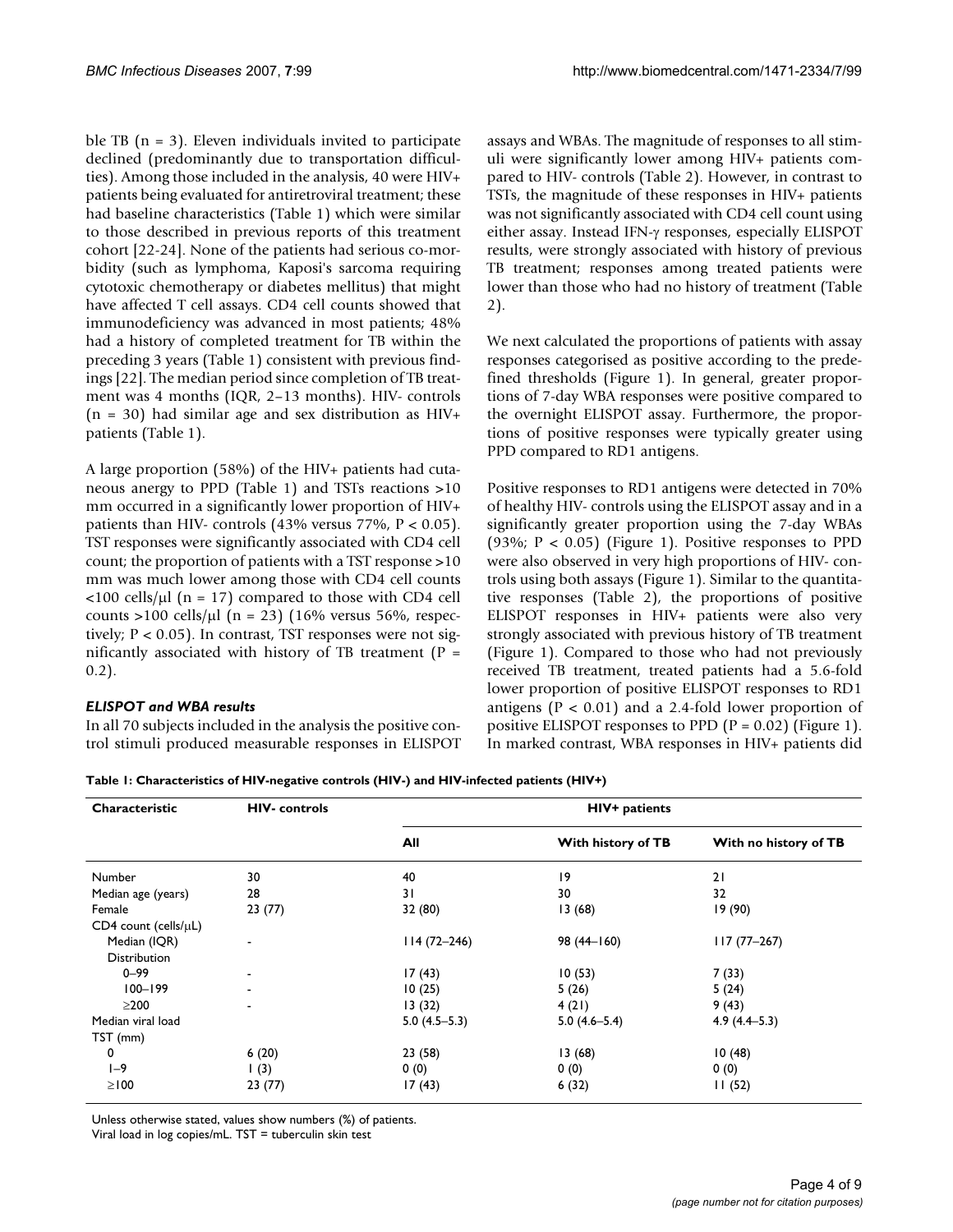not show a significant inverse association with history of TB treatment ( $P > 0.25$  for each comparison) (Figure 1). Thus, there was a clear dissociation between ELISPOT responses and WBA responses in those who had previously been treated for TB (Figure 1).

We next examined the effect of CD4 cell count on the proportion of positive assay responses by comparing the results of those with CD4 cell counts  $\langle 100 \text{ cells/}\mu \rangle$  (n = 17) with those of patients with CD4 cell counts >100 cells/ $\mu$ l (n = 23). There was no significant difference between these groups using the WBA (82% vs 61%, respectively;  $P = 0.18$ ) although there was a non-significant trend towards an association using the ELISPOT assay (24% vs 52%, respectively;  $P = 0.10$ ). Importantly, however, history of TB treatment is confounded as a variable by CD4 cell count in this cohort [22] (Table 1). Thus, we next analysed ELISPOT responses stratified by both CD4 cell count and history of TB treatment. This clearly showed that responses were strongly associated with history of TB treatment but not with CD4 cell count (Figure 2).

To confirm these findings we next did multivariate analysis to identify factors independently associated with positive ELISPOT responses to RD1 antigens (Table 3). This showed that ELISPOT responses were not significantly associated with CD4 cell count or viral load but that there was a highly significant independent association with history of TB treatment.

#### *Responses in HIV+ patients with no history of TB treatment*

Results thus far indicated that HIV+ patients who did not have a history of recent TB treatment were much more likely to have positive ELISPOT responses to RD1 antigens than those who had been treated. We reasoned that while treated patients were likely to have cleared any viable mycobacteria, untreated patients would have a similar risk of latent *M. tuberculosis* as HIV- controls. We therefore compared IFN-γ responses in HIV- controls and the subgroup of HIV+ patients with no history of TB treatment. There was indeed no significant difference between these groups in quantitative ELISPOT responses to PPD, ESAT-6 and CFP-10 ( $P > 0.1$  for all comparisons) whereas quantitative WBA responses were much lower in the HIV+ subgroup (P < 0.01 for all stimuli) (Table 2). Moreover, the proportion of positive ELISPOT responses did not significantly differ between the HIV- and the untreated HIV+ subgroup ( $P = 0.55$ ) (Figure 2).

| Table 2: Quantitative interferon- $\gamma$ (IFN- $\gamma$ ) responses to anti-CD3 (positive control) and mycobacterial antigens as assessed by |  |
|------------------------------------------------------------------------------------------------------------------------------------------------|--|
| ELISPOT assay and 7-day whole blood assay (WBA)                                                                                                |  |

| <b>Patient</b><br>characterist<br>ics    | <b>ELISPOT<sup>a</sup></b> |              |              |               | <b>WBAb</b> |            |         |         |
|------------------------------------------|----------------------------|--------------|--------------|---------------|-------------|------------|---------|---------|
|                                          | Anti-CD3                   | <b>PPD</b>   | ESAT-6       | <b>CFP-10</b> | <b>PHA</b>  | <b>PPD</b> | ESAT-6  | CFP-10  |
| $HIV- (n =$<br>30)                       | 1723 (846-<br>2471)        | $61(26-214)$ | $24(7-199)$  | $30(6-89)$    | >10,000     | >10,000    | 4820    | 3678    |
| $HIV+ (n =$<br>40)                       | 626 (398-<br>2015          | $21(2-53)$   | $7(2-46)$    | $6(0-39)$     | 3991        | 799        | 355     | 96      |
| P value                                  | 0.012                      | 0.001        | 0.004        | 0.010         | < 0.001     | < 0.001    | < 0.001 | < 0.001 |
| $HIV+$<br>CD4>100c<br>$(n = 23)$         | 654 (290-<br>2296)         | $30(4-64)$   | $16(2 - 58)$ | $30(0-82)$    | 4213        | 616        | 34      | 49      |
| HIV+<br>CD4<100 (n<br>$= 17$             | $600(400 -$<br>1912)       | $8(2-49)$    | $2(1-17)$    | $1(1-10)$     | 2550        | 1034       | 528     | 125     |
| P value                                  | 0.93                       | 0.42         | 0.19         | 0.12          | 0.13        | 0.89       | 0.14    | 0.12    |
| HIV+ no<br>previous TB<br>$Rx^d(n = 19)$ | 476 (269-<br>2299)         | $34(3-147)$  | $22(2-80)$   | $36(1-80)$    | 6938        | 1529       | 495     | 179     |
| $HIV+$<br>previous TB<br>$Rx (n = 21)$   | $1020(400 -$<br>1844)      | $6(2-42)$    | $5(0-14)$    | $0(0-6)$      | 2749        | 313        | 65      | 20      |
| P value                                  | 0.70                       | 0.085        | 0.044        | 0.028         | 0.10        | 0.115      | 0.220   | 0.038   |

aELISPOT responses expressed as median (interquartile range) spot-forming units/10<sup>6</sup> peripheral blood mononuclear cells.

bWBA responses expressed as median values in pg/mL.

cCD4 cell count in cells/µL.

 $dTB$  Rx = treatment for tuberculosis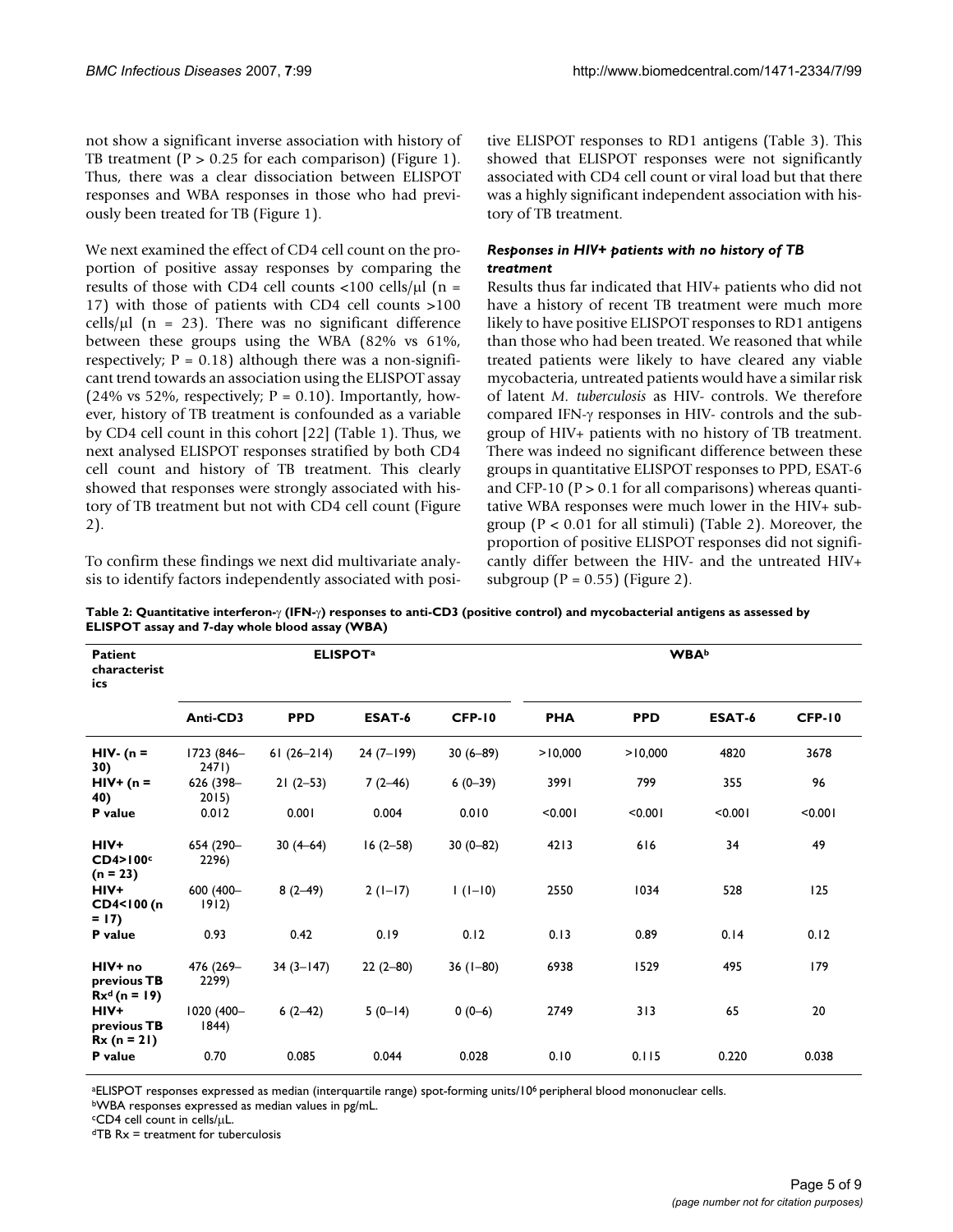

#### Figure I

Proportion of positive IFN-γ ELISPOT responses and 7-day IFN-γ whole blood assay (WBA) responses to ESAT-6 and/or CFP-10 (RD1) and purified protein derivative (PPD) among HIV- controls ( $n = 30$ ) and HIV+ patients ( $n = 40$ ) subdivided into those with ( $n = 19$ ) or without ( $n = 21$ ) a history of previous tuberculosis treatment (TB Rx). ELISPOT assay responses in HIV+ patients were strongly associated with history of TB treatment. \*In HIV+ patients who had previously received TB treatment, the proportions of positive responses to RD1 and PPD antigens were significantly lower using the ELISPOT assay than the WBA (P < 0.05 for each comparison). ns = not significant.

#### **Discussion**

This study conducted in a setting with very high TB burden is, to our knowledge, the first to assess the utility of ELISPOT responses to *M. tuberculosis*-specific antigens among HIV-infected patients with advanced immunodeficiency. To provide further insight into the determinants of such responses, we compared the overnight ELISPOT assay (which assesses rapid effector memory T cell responses [18,30,31] with a 7-day IFN-γ WBA (which reflects central memory T cell responses [32]. We found



#### Figure 2

Proportion of positive ELISPOT IFN-γ responses to *M. tuberculosis*-specific antigens (ESAT-6 and/or CFP-10) among HIVcontrols ( $n = 30$ ) compared to HIV+ patients ( $n = 40$ ) stratified by CD4 cell count  $>100$  cells/ $\mu$ l (n = 23) or <100 cells/ $\mu$ l (n = 17) and according to history of recent TB treatment (n  $= 19$ ) or no history of such treatment (n  $= 21$ ). ns  $=$  not significant

that both assays were able to detect IFN-γ responses to ESAT-6 and CFP-10 in a substantial proportion of HIV+ patients despite the low median CD4 cell count of 114  $cells/µ$ . The proportion of positive ELISPOT responses was independent of CD4 cell count in stratified and multivariate analyses (Table 2, Figure 2); instead responses were strongly associated with history of TB treatment (Figures 1 and 2; Tables 2 and 3). Almost half the HIV+ patients had completed treatment for TB a median of 4 months earlier, resulting in likely clearance of the burden of viable mycobacterial infection; this was reflected by a low proportion of positive ELISPOT responses in these patients but persistence of a high proportion of positive

| Table 3: Multivariate analysis of factors associated with positive IFN- $\gamma$ ELISPOT responses to ESAT-6 or CFP-10 in HIV+ patients (n = |  |
|----------------------------------------------------------------------------------------------------------------------------------------------|--|
| 40)                                                                                                                                          |  |

| Variable             |              | <b>Crude OR</b>      | P value | <b>Adjusted OR</b>       | P value |
|----------------------|--------------|----------------------|---------|--------------------------|---------|
| Age                  | $<$ 31 years | 1.00                 |         | $\overline{\phantom{a}}$ | ۰       |
|                      | >31 years    | $0.58(0.16-2.12)$    | 0.41    | $\blacksquare$           |         |
| <b>Sex</b>           | Male         | 1.00                 |         | $\overline{\phantom{a}}$ |         |
|                      | Female       | $5.44(0.60 - 49.56)$ | 0.13    | $\overline{\phantom{a}}$ | ۰       |
| CD4 count            | >100         | 1.00                 |         | 00.1                     |         |
| $(cells/\mu L)$      | < 100        | $0.34(0.08 - 1.34)$  | 0.12    | $0.58(0.11 - 3.16)$      | 0.53    |
| Log viral load       | < 5.0        | 1.00                 |         |                          |         |
| (copies/mL)          | >5.0         | $0.39(0.10 - 1.49)$  | 0.17    | $0.30(0.05 - 1.69)$      | 0.17    |
| <b>History of TB</b> | No.          | 1.00                 |         |                          |         |
|                      | Yes          | $0.07(0.01 - 0.40)$  | < 0.01  | $0.06(0.10-0.40)$        | < 0.01  |

OR = odds ratio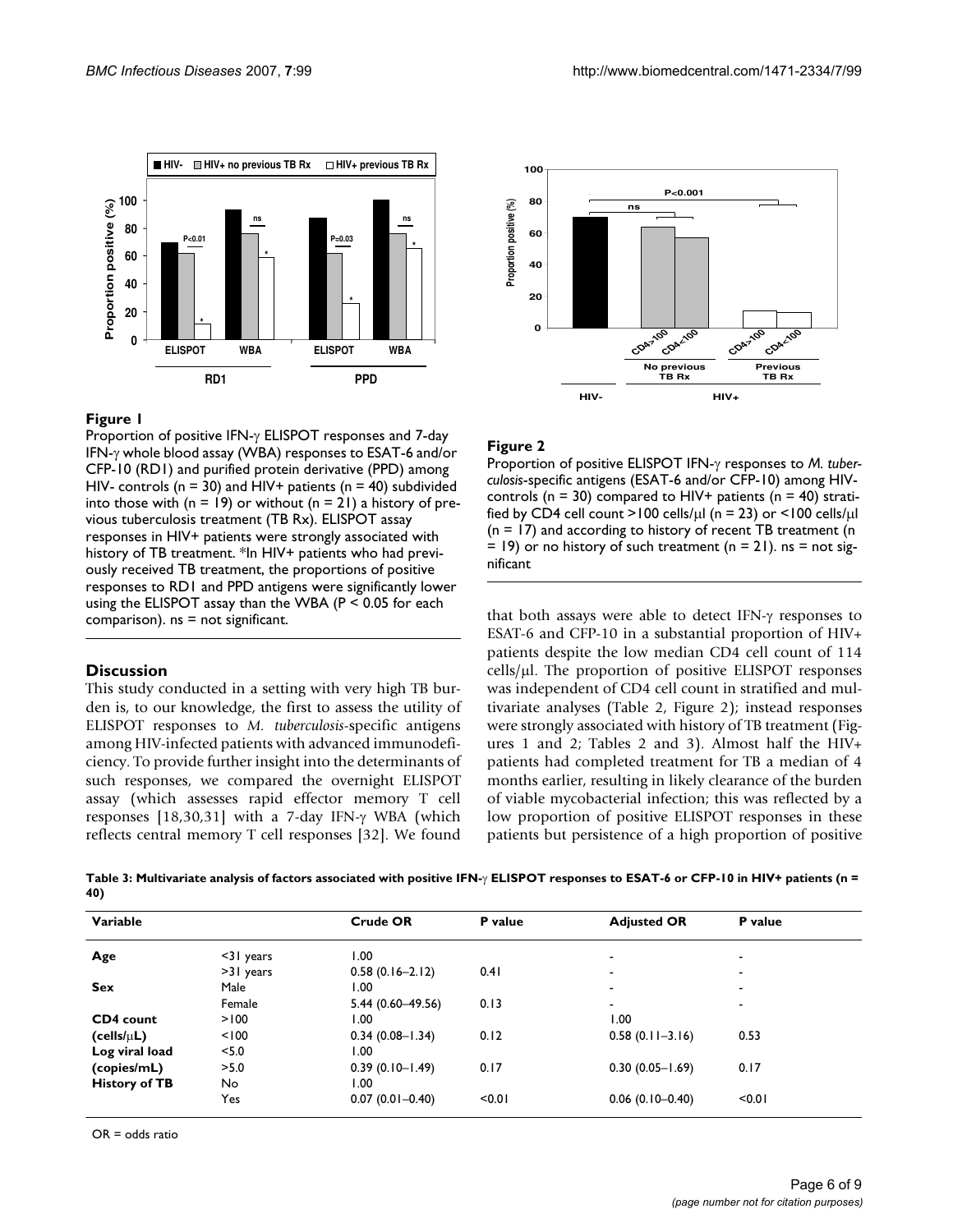WBA (memory) responses. In contrast, ELISPOT responses in HIV+ patients with no history of TB treatment did not significantly differ from those of HIV- controls. Collectively, these observations suggest the ELISPOT assay provides data that are clinically and immuno-epidemiologically informative in patients with advanced HIV.

Antigen stimulation in 7-day WBA permits T cells to differentiate and proliferate, leading to amplification of IFNγ responses. Similar to lymphocyte proliferation assays, WBAs thereby provide an assessment of memory responses to antigens encountered at any time past or present. In contrast, the overnight ELISPOT assay detects rapid effector memory cells; such cells are thought to have recently encountered antigen from viable organisms *in vivo* and can rapidly release IFN-γ when re-exposed to antigen *in vitro* [18,30,31]. Thus, ELISPOT responses appear to be more strongly associated with current antigen load rather than with past antigen exposure [13-18]. These facts provide a logical rationale for the very strong inverse association between ELISPOT responses (but not 7-day WBA responses) and history of recent TB treatment in HIV+ patients.

The HIV- control group was recruited in the same community and had similar demographic characteristics as the HIV+ group and so were likely to have similar prior exposure to *M. tuberculosis*. Retention within an HIV-negative cohort for ≥3 months provided the opportunity to prospectively verify that these patients were free of both TB and HIV. Positive WBA responses to mycobacterial antigens were detected among a very high proportion of HIVcontrols, which is consistent with extremely high rates of previous exposure to *M. tuberculosis* in this community. Similar to a study in a neighbouring community in Cape Town [20], TSTs  $\geq$  10 mm and ELISPOT responses to RD1 antigens were positive in 70% and 77% of HIV- controls, respectively, consistent with high rates of latent *M. tuberculosis* infection.

The HIV+ group was drawn from a very well-characterised cohort of patients enrolling for antiretroviral treatment in which risk factors for TB have been established [22]. An important finding previously reported was that patients who had completed successful TB treatment within the preceding 2 years had an approximately 5-fold lower risk of active TB compared to those who had not [22]. The ELISPOT results in this study strongly concur with this observation. We suggest that successful TB treatment would have cleared viable mycobacterial infection, resulting in low risk of reactivation TB and negative ELISPOT responses due to absence of antigen. An alternative hypothesis to explain the ELISPOT data would be that those who had previously had TB developed lasting suppression of IFN-γ responses to RD1 antigens, although the WBA data do not support this.

Our findings are consistent with previous studies showing that HIV infection does not appear to substantially undermine ELISPOT responses in patients with either active TB [12,19,21] or latent *M. tuberculosis* infection [19-21]. In two separate studies, Rangaka *et al*. found that assay responses to RD1 antigens were not significantly impaired in two cohorts of patients with latent infection and moderate HIV-associated immunodeficiency (both median CD4 cell counts of 392 cells/ $\mu$ l and 464 cells/ $\mu$ l) [20,21]. Our data extend this observation to patients with advanced immunodeficiency (median CD4 cell count = 114 cells/ $\mu$ l). Although we found no impact of CD4 cell count on the proportion of positive responses, there was a trend towards overall quantitative ELISPOT responses being reduced in those with CD4 cell counts <100 cells/µl and the study lacks the statistical power to adequately assess this.

The normalised input of peripheral mononuclear cells used in ELISPOT assays may, in part, explain why this assay appears to retain utility among patients with low CD4 cell counts. This also might explain why studies using a commercially available data overnight IFN-γ whole blood assay (QuantiFERON-TB Gold, Cellestis, Melbourne, Australia) in which the cell input is not normalised have found that responses do not appear to be greatly affected in HIV-infected patients with moderate immunodeficiency but that there was a high rate of indeterminate results among those with advanced immunodeficiency [20,33,34]. It cannot be assumed that only CD4 T cell responses are measured by these assays as other IFNγ-secreting PBMC subsets such as CD8 T cells and NK cells may also be detected. Future immunophenotypic studies would be useful in this regard.

A high proportion of HIV+ patients had anergic TSTs, confirming the known limited utility of this test in advanced HIV. Moreover, both TST responses and quantitative WBA responses to mycobacterial antigens were very strongly associated with CD4 cell count, contrasting with the ELIS-POT assay. A potential reason for this is that both TST and WBA responses depend on interleukin-2-mediated T cell proliferation, which is markedly inhibited by HIV infection [35,36]. In contrast, the overnight ELISPOT assay detects terminally differentiated effector cells [18,30] and is therefore independent of T cell proliferation.

This study has certain limitations. Case control studies may be subject to selection bias. However, the characteristics of the HIV+ group were representative of those previously described in this cohort [22] and HIV- controls had similar demographic characteristics as HIV+ patients and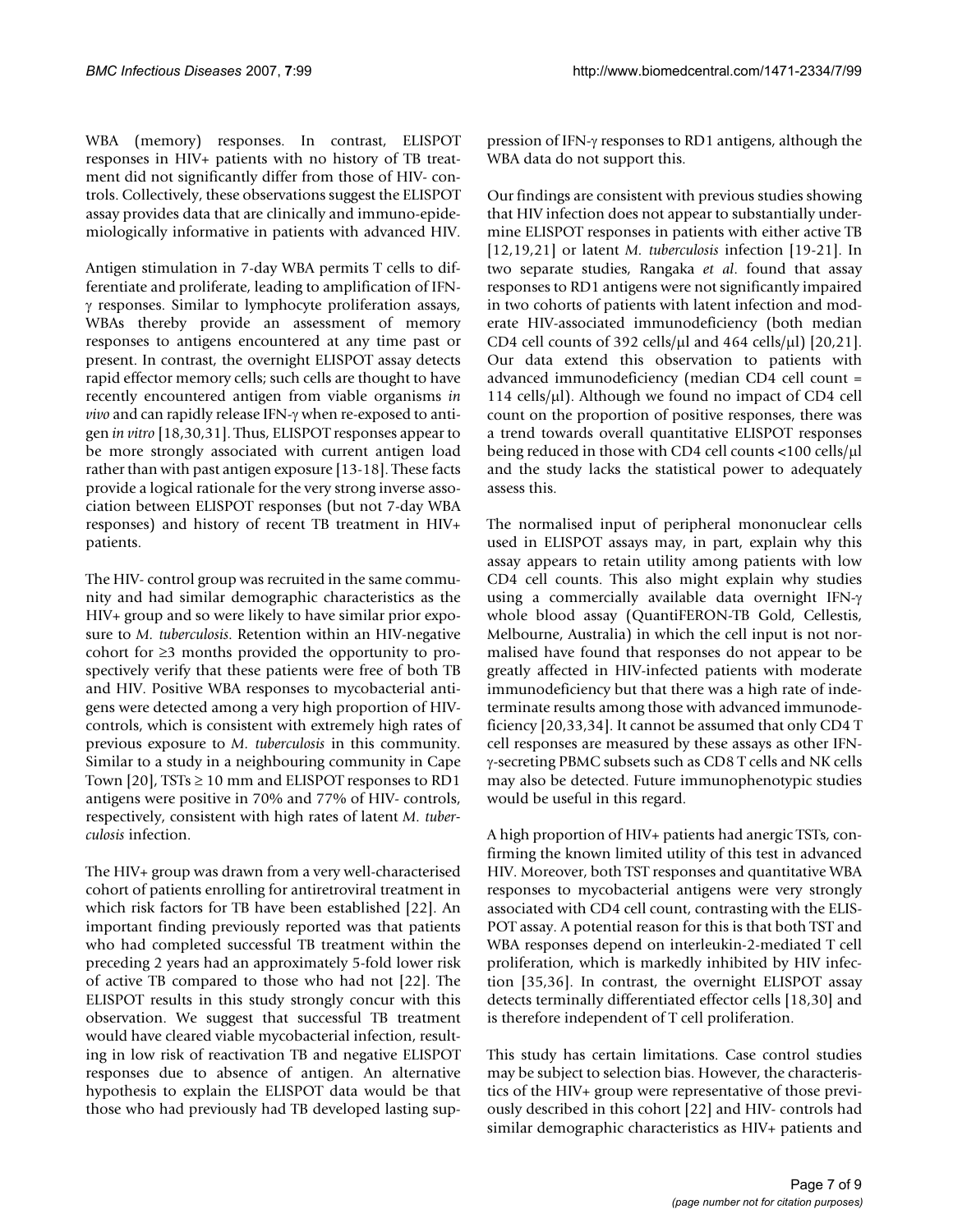were enrolled within the community rather than at health facilities. The assays used are research tools and are not directly comparable with commercially available IFN-γrelease assays currently used in clinical practice. Although the group of HIV+ patients with a history of TB treatment was heterogeneous with regard to the time since completion of TB treatment, we have previously found that such patients have a substantially lower risk of TB [22]. Thus, history of previous TB treatment was included as a key variable within the analyses. This study, however, was not designed to specifically evaluate the impact of TB treatment on ELISPOT responses and the data should not be over-interpreted in this regard. Common to all such studies, the sensitivity of the ELISPOT assay in diagnosis of *M. tuberculosis* infection in this population cannot be definitively evaluated in the absence of a gold standard. The study included few HIV-infected patients with high CD4 cell counts and this may have limited the ability to fully evaluate the effect of CD4 cell count on ELISPOT responses. However, our findings are consistent with other published data [20,21]. The number of patients studied was limited, but in view of the very high rates of TB exposure in this community and very strong statistical associations observed, the aims of the study were nevertheless achieved.

#### **Conclusion**

This study provides evidence that the IFN-γ ELISPOT assay retains utility among patients with advanced HIV infection as suggested by the following key observations: (i) the proportion of positive responses was not associated with CD4 cell count in stratified and multivariate analyses; (ii) responses were strongly related to history of TB treatment – a known key factor associated with TB risk in this patient population; (iii) responses in HIV+ patients who had not been treated for TB in the past were similar to those of HIV- controls. Collectively these data indicate that the ELISPOT assay provides data that are informative in patients with advanced HIV and is therefore likely to be useful for patient assessment and as an immuno-epidemiological tool. These data provide an important basis for the justification of future large scale evaluation of the assay in prospective cohort studies of patients with advanced HIV.

#### **Competing interests**

The author(s) declare that they have no competing interests.

#### **Authors' contributions**

SDL designed the study, analysed the data and wrote the manuscript. NB and MV did the laboratory analyses. MN obtained clinical data and did the TSTs. LGB, HMD and RW helped in the interpretation of data and helped revise the manuscript. All authors read and approved the final draft.

#### **Acknowledgements**

SDL and RJW are funded by the Wellcome Trust, London, UK with grant numbers 074641 and 072070, respectively. LGB and RW are funded in part by the National Institutes of Health through a CIPRA grant 1U19AI53217- 01 and RO1 grant (A1058736-01A1). The authors are grateful to the staff at the Hannan Crusaid antiretroviral clinic in Gugulethu and at the Desmond Tutu HIV Centre and also to Dr. Gilla Kaplan for her helpful comments.

#### **References**

- 1. Nunn P, Williams B, Floyd K, Dye C, Elzinga G, Raviglione M: **[Tuber](http://www.ncbi.nlm.nih.gov/entrez/query.fcgi?cmd=Retrieve&db=PubMed&dopt=Abstract&list_uids=16200083)[culosis control in the era of HIV.](http://www.ncbi.nlm.nih.gov/entrez/query.fcgi?cmd=Retrieve&db=PubMed&dopt=Abstract&list_uids=16200083)** *Nat Rev Immunol* 2005, **5:**819-826.
- 2. Lawn SD, Bekker LG, Middelkoop K, Myer L, Wood R: **[Impact of](http://www.ncbi.nlm.nih.gov/entrez/query.fcgi?cmd=Retrieve&db=PubMed&dopt=Abstract&list_uids=16511773) HIV Infection on the Epidemiology of Tuberculosis in a Peri-[Urban Community in South Africa: The Need for Age-Spe](http://www.ncbi.nlm.nih.gov/entrez/query.fcgi?cmd=Retrieve&db=PubMed&dopt=Abstract&list_uids=16511773)[cific Interventions.](http://www.ncbi.nlm.nih.gov/entrez/query.fcgi?cmd=Retrieve&db=PubMed&dopt=Abstract&list_uids=16511773)** *Clin Infect Dis* 2006, **42:**1040-1047.
- 3. Wood R, Middelkoop K, Myer L, Grant AD, Whitelaw A, Lawn SD, Kaplan G, Huebner R, McIntyre J, Bekker LG: **[Undiagnosed tuber](http://www.ncbi.nlm.nih.gov/entrez/query.fcgi?cmd=Retrieve&db=PubMed&dopt=Abstract&list_uids=16973982)[culosis in a community with high HIV prevalence: implica](http://www.ncbi.nlm.nih.gov/entrez/query.fcgi?cmd=Retrieve&db=PubMed&dopt=Abstract&list_uids=16973982)[tions for tuberculosis control.](http://www.ncbi.nlm.nih.gov/entrez/query.fcgi?cmd=Retrieve&db=PubMed&dopt=Abstract&list_uids=16973982)** *Am J Respir Crit Care Med* 2007, **175:**87-93.
- 4. Organisation WH: **WHO declares TB an emergency in Africa.Call for "urgent and extraordinary actions" to halt a** September 2005 http:// **www.who.int/mediacentre/news/2005/africa\_emergency/en/ accessed 6/9/2005.** 2005.
- 5. Pai M, Riley LW, Colford JM Jr.: **[Interferon-gamma assays in the](http://www.ncbi.nlm.nih.gov/entrez/query.fcgi?cmd=Retrieve&db=PubMed&dopt=Abstract&list_uids=15567126) [immunodiagnosis of tuberculosis: a systematic review.](http://www.ncbi.nlm.nih.gov/entrez/query.fcgi?cmd=Retrieve&db=PubMed&dopt=Abstract&list_uids=15567126)** *Lancet Infect Dis* 2004, **4:**761-776.
- 6. Sorensen AL, Nagai S, Houen G, Andersen P, Andersen AB: **[Purifi](http://www.ncbi.nlm.nih.gov/entrez/query.fcgi?cmd=Retrieve&db=PubMed&dopt=Abstract&list_uids=7729876)[cation and characterization of a low-molecular-mass T-cell](http://www.ncbi.nlm.nih.gov/entrez/query.fcgi?cmd=Retrieve&db=PubMed&dopt=Abstract&list_uids=7729876) [antigen secreted by Mycobacterium tuberculosis.](http://www.ncbi.nlm.nih.gov/entrez/query.fcgi?cmd=Retrieve&db=PubMed&dopt=Abstract&list_uids=7729876)** *Infect Immun* 1995, **63:**1710-1717.
- 7. Berthet FX, Rasmussen PB, Rosenkrands I, Andersen P, Gicquel B: **[A](http://www.ncbi.nlm.nih.gov/entrez/query.fcgi?cmd=Retrieve&db=PubMed&dopt=Abstract&list_uids=9846755) Mycobacterium tuberculosis operon encoding ESAT-6 and a [novel low-molecular-mass culture filtrate protein \(CFP-10\).](http://www.ncbi.nlm.nih.gov/entrez/query.fcgi?cmd=Retrieve&db=PubMed&dopt=Abstract&list_uids=9846755)** *Microbiology* 1998, **144 ( Pt 11):**3195-3203.
- 8. Harboe M, Oettinger T, Wiker HG, Rosenkrands I, Andersen P: **[Evi](http://www.ncbi.nlm.nih.gov/entrez/query.fcgi?cmd=Retrieve&db=PubMed&dopt=Abstract&list_uids=8557334)dence for occurrence of the ESAT-6 protein in Mycobacte[rium tuberculosis and virulent Mycobacterium bovis and for](http://www.ncbi.nlm.nih.gov/entrez/query.fcgi?cmd=Retrieve&db=PubMed&dopt=Abstract&list_uids=8557334) [its absence in Mycobacterium bovis BCG.](http://www.ncbi.nlm.nih.gov/entrez/query.fcgi?cmd=Retrieve&db=PubMed&dopt=Abstract&list_uids=8557334)** *Infect Immun* 1996, **64:**16-22.
- 9. Lalvani A, Pathan AA, Durkan H, Wilkinson KA, Whelan A, Deeks ||, Reece WH, Latif M, Pasvol G, Hill AV: **[Enhanced contact tracing](http://www.ncbi.nlm.nih.gov/entrez/query.fcgi?cmd=Retrieve&db=PubMed&dopt=Abstract&list_uids=11438135) [and spatial tracking of Mycobacterium tuberculosis infection](http://www.ncbi.nlm.nih.gov/entrez/query.fcgi?cmd=Retrieve&db=PubMed&dopt=Abstract&list_uids=11438135) [by enumeration of antigen-specific T cells.](http://www.ncbi.nlm.nih.gov/entrez/query.fcgi?cmd=Retrieve&db=PubMed&dopt=Abstract&list_uids=11438135)** *Lancet* 2001, **357:**2017-2021.
- 10. Ewer K, Deeks J, Alvarez L, Bryant G, Waller S, Andersen P, Monk P, Lalvani A: **[Comparison of T-cell-based assay with tuberculin](http://www.ncbi.nlm.nih.gov/entrez/query.fcgi?cmd=Retrieve&db=PubMed&dopt=Abstract&list_uids=12686038) [skin test for diagnosis of Mycobacterium tuberculosis infec](http://www.ncbi.nlm.nih.gov/entrez/query.fcgi?cmd=Retrieve&db=PubMed&dopt=Abstract&list_uids=12686038)[tion in a school tuberculosis outbreak.](http://www.ncbi.nlm.nih.gov/entrez/query.fcgi?cmd=Retrieve&db=PubMed&dopt=Abstract&list_uids=12686038)** *Lancet* 2003, **361:**1168-1173.
- 11. Lalvani A, Pathan AA, McShane H, Wilkinson RJ, Latif M, Conlon CP, Pasvol G, Hill AV: **[Rapid detection of Mycobacterium tubercu](http://www.ncbi.nlm.nih.gov/entrez/query.fcgi?cmd=Retrieve&db=PubMed&dopt=Abstract&list_uids=11282752)[losis infection by enumeration of antigen-specific T cells.](http://www.ncbi.nlm.nih.gov/entrez/query.fcgi?cmd=Retrieve&db=PubMed&dopt=Abstract&list_uids=11282752)** *Am J Respir Crit Care Med* 2001, **163:**824-828.
- 12. Liebeschuetz S, Bamber S, Ewer K, Deeks J, Pathan AA, Lalvani A: **[Diagnosis of tuberculosis in South African children with a T](http://www.ncbi.nlm.nih.gov/entrez/query.fcgi?cmd=Retrieve&db=PubMed&dopt=Abstract&list_uids=15610806)[cell-based assay: a prospective cohort study.](http://www.ncbi.nlm.nih.gov/entrez/query.fcgi?cmd=Retrieve&db=PubMed&dopt=Abstract&list_uids=15610806)** *Lancet* 2004, **364:**2196-2203.
- 13. Pathan AA, Wilkinson KA, Klenerman P, McShane H, Davidson RN, Pasvol G, Hill AV, Lalvani A: **[Direct ex vivo analysis of antigen](http://www.ncbi.nlm.nih.gov/entrez/query.fcgi?cmd=Retrieve&db=PubMed&dopt=Abstract&list_uids=11673535)specific IFN-gamma-secreting CD4 T cells in Mycobacte[rium tuberculosis-infected individuals: associations with clin](http://www.ncbi.nlm.nih.gov/entrez/query.fcgi?cmd=Retrieve&db=PubMed&dopt=Abstract&list_uids=11673535)[ical disease state and effect of treatment.](http://www.ncbi.nlm.nih.gov/entrez/query.fcgi?cmd=Retrieve&db=PubMed&dopt=Abstract&list_uids=11673535)** *J Immunol* 2001, **167:**5217-5225.
- 14. Aiken AM, Hill PC, Fox A, McAdam KP, Jackson-Sillah D, Lugos MD, Donkor SA, Adegbola RA, Brookes RH: **[Reversion of the ELIS](http://www.ncbi.nlm.nih.gov/entrez/query.fcgi?cmd=Retrieve&db=PubMed&dopt=Abstract&list_uids=16573826)-**